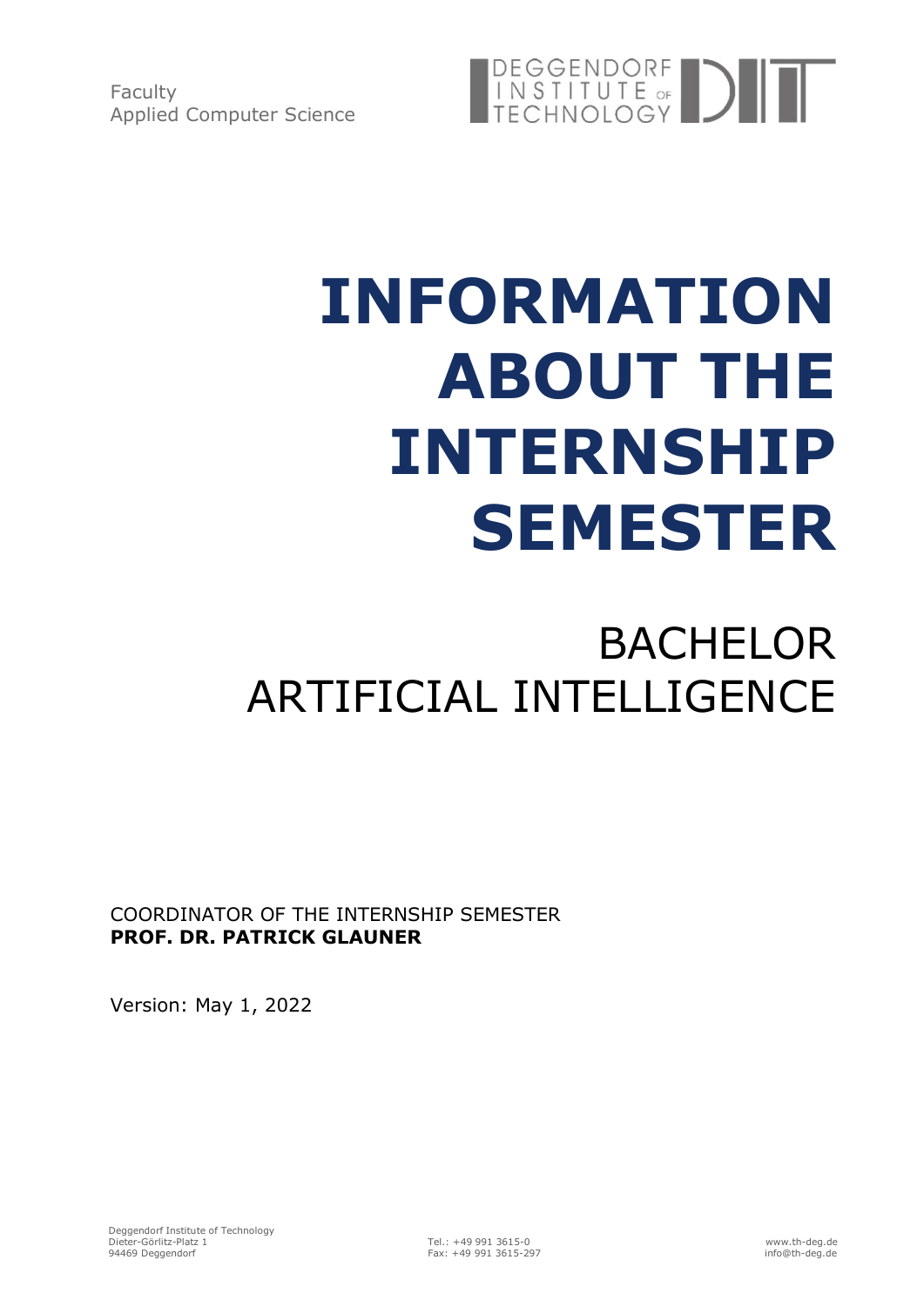### **GENERAL INFORMATION**

The internship semester is an integral part of the study programme. It is supervised by the university and accompanied by courses as per the curriculum. The internships are to be conducted primarily at companies in Germany and abroad in order to gain practical experience in an industrial environment. Students will have the opportunity to get to know different companies in the course of their studies.

The internship semester is regulated by the study and examination regulations for the Bachelor's degree programme in Artificial Intelligence at Deggendorf Institute of Technology (see next page) in conjunction with the general examination regulations of Deggendorf Institute of Technology (Section 10). These regulations must be observed.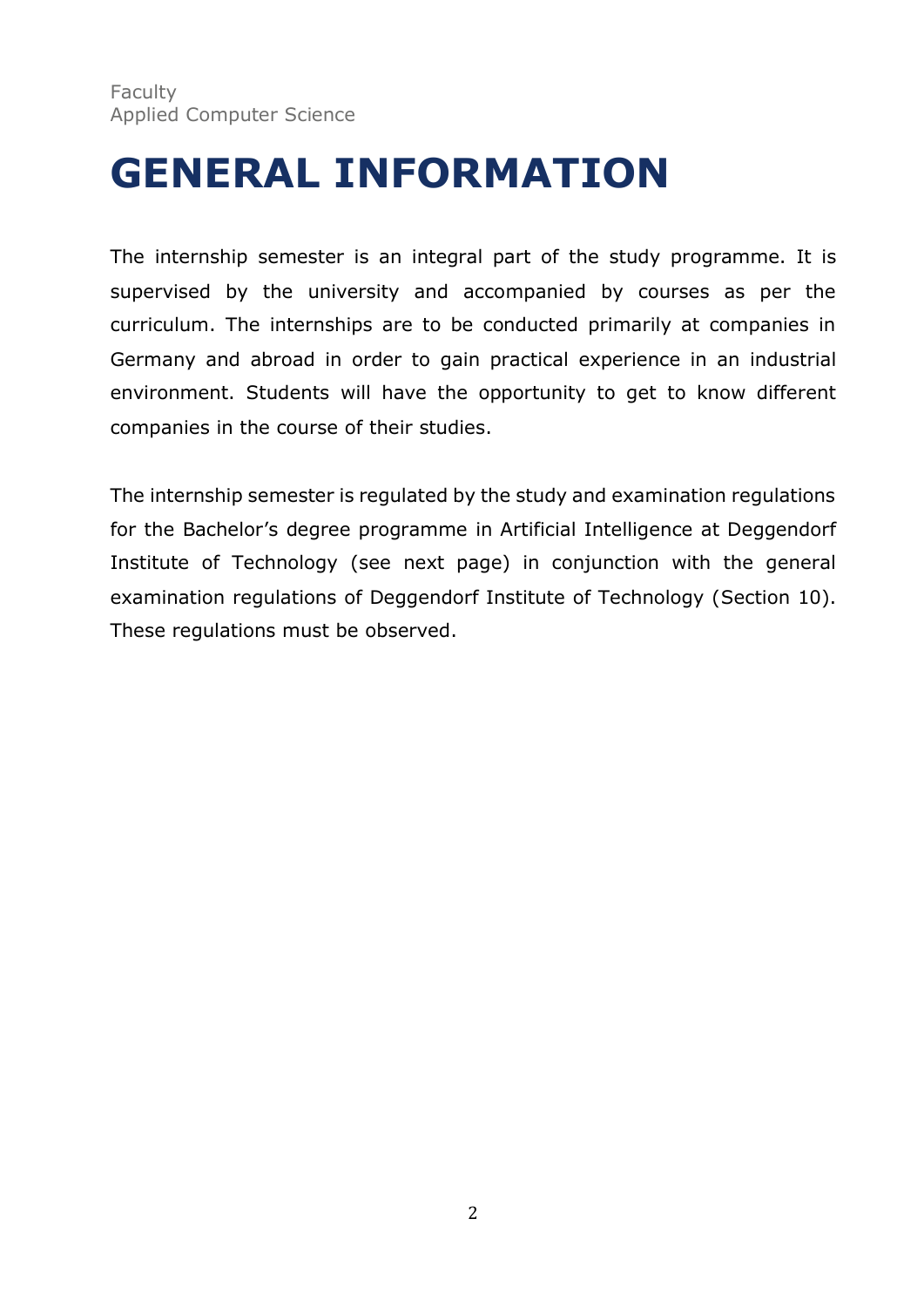#### Section 6 Curriculum

 $(1)$   $[...]$ 

(2) The curriculum includes an internship.

#### Section 7 Eligibility for the practical study semester and internships

- (1)  $1$ The fifth semester of the course is intended to be a practical study semester. <sup>2</sup>It comprises at least 20 weeks and consists of an in-company internship, as well as courses accompanying the internship in accordance with the curriculum, which will be conducted as block events at the beginning and/or at the end of the semester.  $3$ In duly justified exceptional cases, proof of practical activity can be substituted by relevant subjectrelated practical training. <sup>4</sup>The internship in the practical semester mav also be completed abroad.
- (2) Admission to the practical study semester requires a minimum of 70 ECTS credits.
- (3) […]

#### Annex 1 Overview of the modules **Internship module:**

| 1                    | $\overline{\mathbf{2}}$                 | 3              | 4                     | 5                             | 6           |
|----------------------|-----------------------------------------|----------------|-----------------------|-------------------------------|-------------|
| <b>Module</b><br>no. | Module/Course SWS                       |                | <b>Type of course</b> | <b>Type of</b><br>examination | <b>ECTS</b> |
| AIN-25               | Internship                              |                |                       |                               |             |
|                      | Internship                              |                | PP                    | <b>PrB</b>                    | 24          |
|                      | Internship-<br>Accompanying<br>Course 1 | $\overline{2}$ | SU/Ü                  | ÜbL                           | 3           |
|                      | Internship-<br>Accompanying<br>Course 2 | $\overline{2}$ | SU/Ü                  | ÜbL                           | 3           |
|                      | <b>Total</b>                            | 4              |                       |                               | 30          |

Excerpt (Sections 6, 7 and Annex 1) from the study and examination regulations for the Bachelor's programme (Bachelor of Science, B.Sc.) of Artificial Intelligence (AI) at Deggendorf Institute of Technology dated April 15, 2021.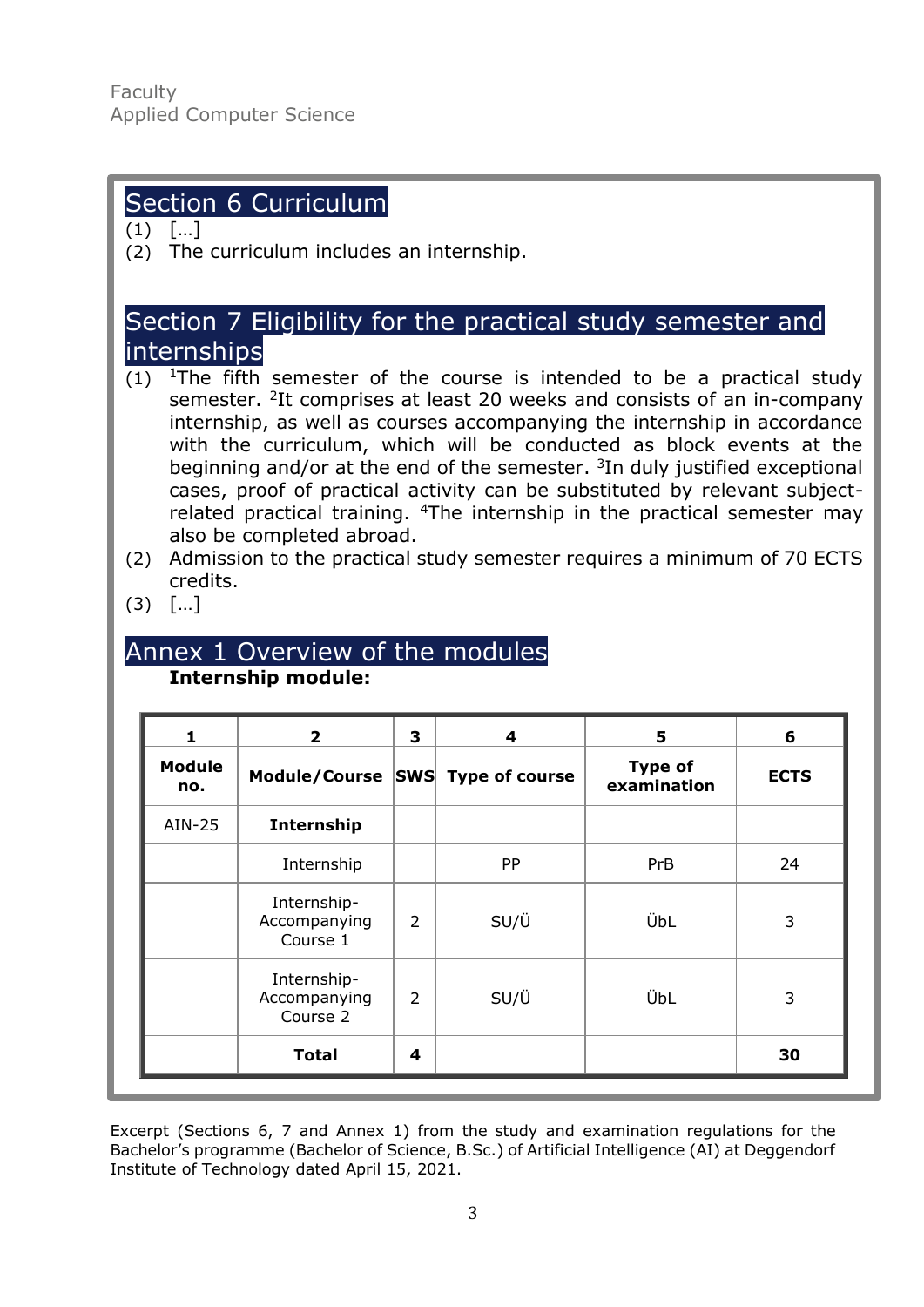### **1. INTERNSHIP DURATION**

You are hereby informed that the minimum internship duration in the training company must not be less than **90 working days<sup>1</sup> (18 full weeks)**. Public holidays, sick days, any recreational leaves or any company holidays shall be excluded from this minimum internship duration. You are responsible for ensuring that this duration is complied with. Combined with the two block weeks of courses accompanying the internship, this results in the required **minimum internship duration of 20 weeks**.

# **2. INTERNSHIP CONTRACT**

Before the start of the internship semester, students conclude an internship contract with the training institution. It is important that a professional review of the internship contract is carried out by the coordinator of the internship semester before the contract is concluded.

When submitting the internship contract to the internship coordinator, students must register in the internship management system and enter the required information.

<sup>&</sup>lt;sup>1</sup> Working days can be completed in presence or working from home.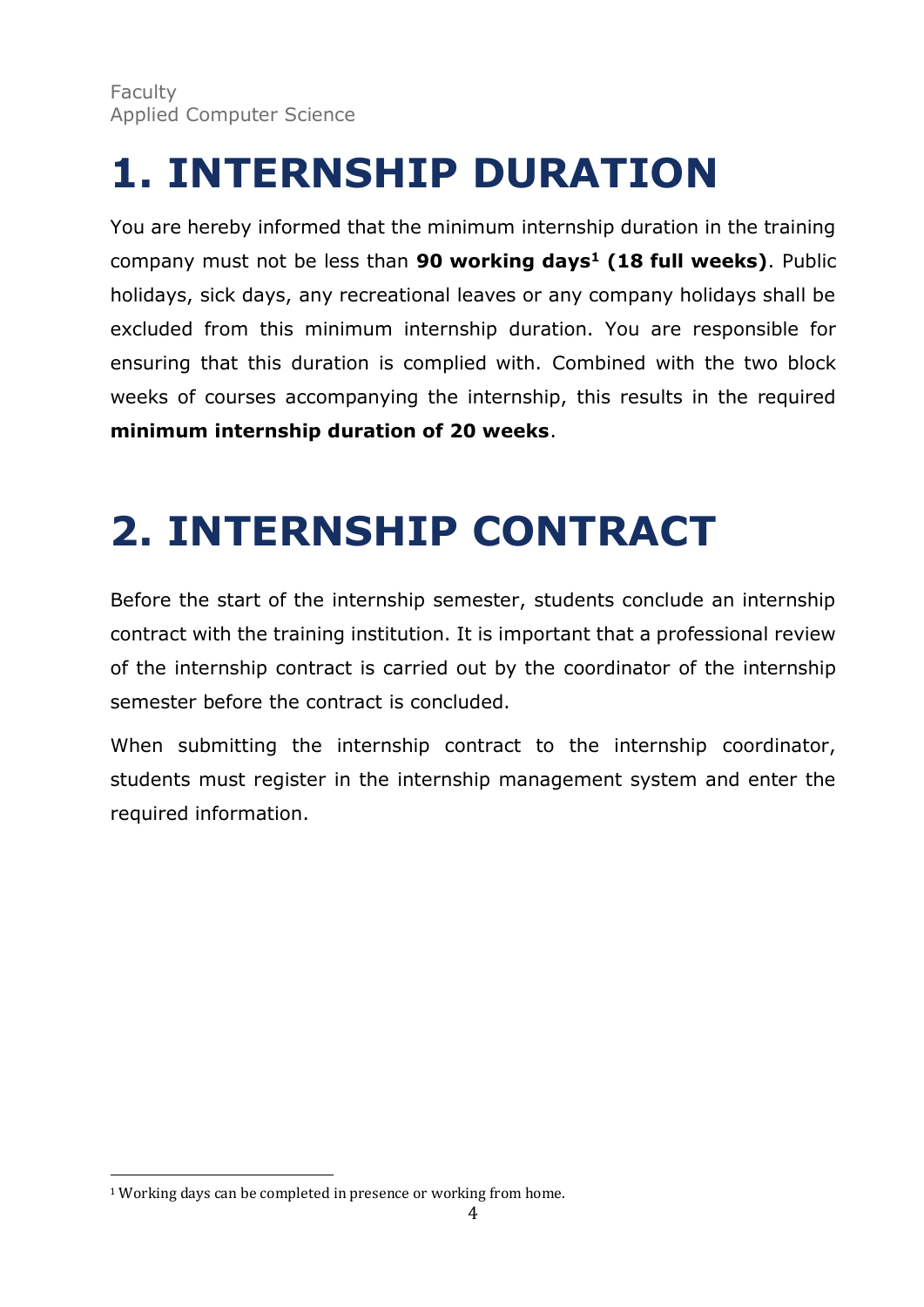### **3. INTERNSHIP-ACCOMPANYING COURSES (PLV)**

Deggendorf Institute of Technology conducts courses accompanying the internship along with the internship semester. **Four (4) SWS PLV must be successfully completed**. The dates of the PLV blocks will be announced in good time on the university website. Contents of the blocks have not yet been specified. These will also be announced in good time on the university website.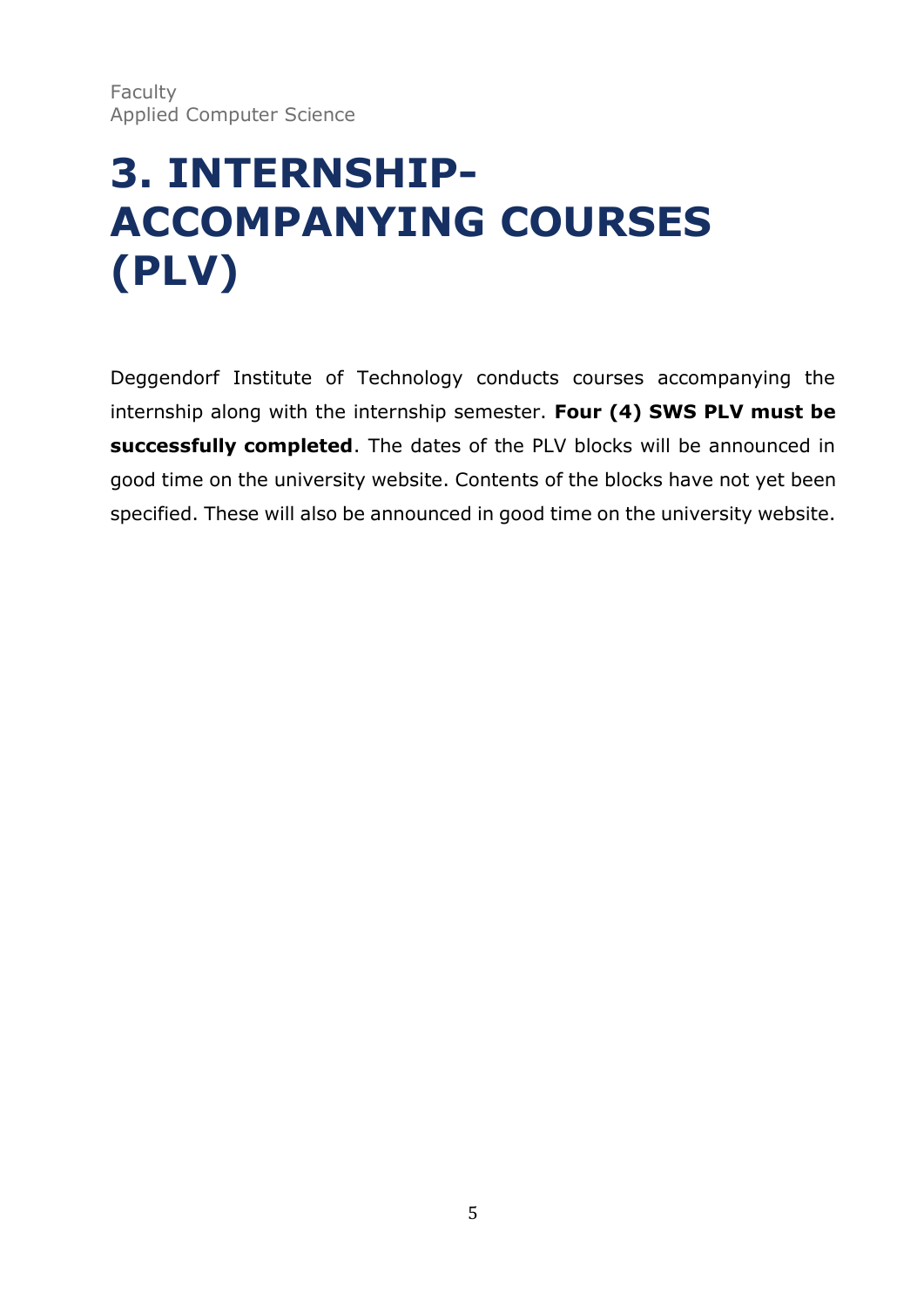### **4. SUCCESSFUL PASSING OF THE INTERNSHIP SEMESTER**

#### **PROOF OF THE FOLLOWING ACHIEVEMENTS AND DOCUMENTS MUST BE SUBMITTED:**

#### **The internship management system can be accessed online via**

[https://pmit-ext.th-deg.de/pv/:](https://pmit-ext.th-deg.de/pv/)

- Register in the **internship management system** with the required information before handing in the internship contract to the internship administrator.
- Submit an **internship contract** to the internship coordinator and have it approved by them before the start of internship.
- Upload an **internship report** to the internship management system upon completion of the internship.
- Upload the **internship certificate** of the training company to the internship management system with proof of completed **internship duration in working days**. It ought to be a so-called "qualified certificate" attesting the activity and indicating appreciation of the intern.
- **Proof of two successfully completed PLV weekly events should be submitted to the examinations office in the form of proof of attendance and an optional achievement report.** Please ask your PLV lecturer about the form of the achievement report.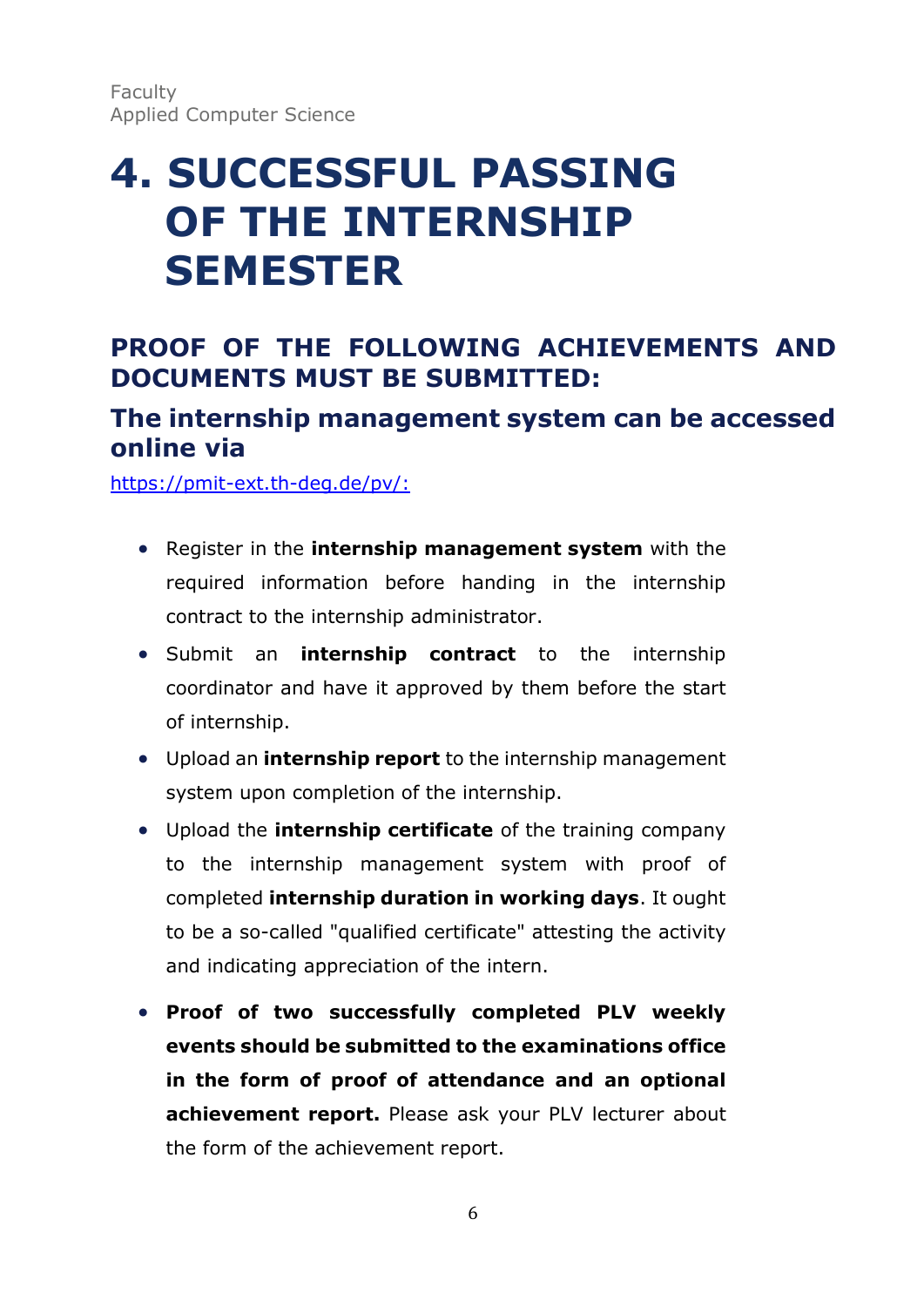### **5. INTERNSHIP REPORT**

In addition to the cover sheet, the internship report should comprise approx. **10 DIN A4 pages (but no less than 1,500 words)** and be written with a line spacing of 1.5 (**font size 12**) using a word processing programme. It must be submitted online in PDF format - together with the other documents (see item 4) - in the internship management system.

#### **THE INTERNSHIP REPORT SHOULD HAVE THE FOLLOWING STRUCTURE**

- Description of the training company and how you found the job (1-2 pages).
- Detailed progress report of the internship. This should describe the activities you performed as an intern, the knowledge and skills you acquired during your internship and the work results you achieved. General explanations (e.g., what is artificial intelligence, how does a neural network work, etc.) are not desired, but rather a description of what you actually worked on, learned and implemented during the internship (7-8).
- Final assessment of the internship and the training company (1 page).
- The first page of the intern report should contain the following data: Name of the intern, matriculation number, semester, name and address of the internship company, start and end of internship.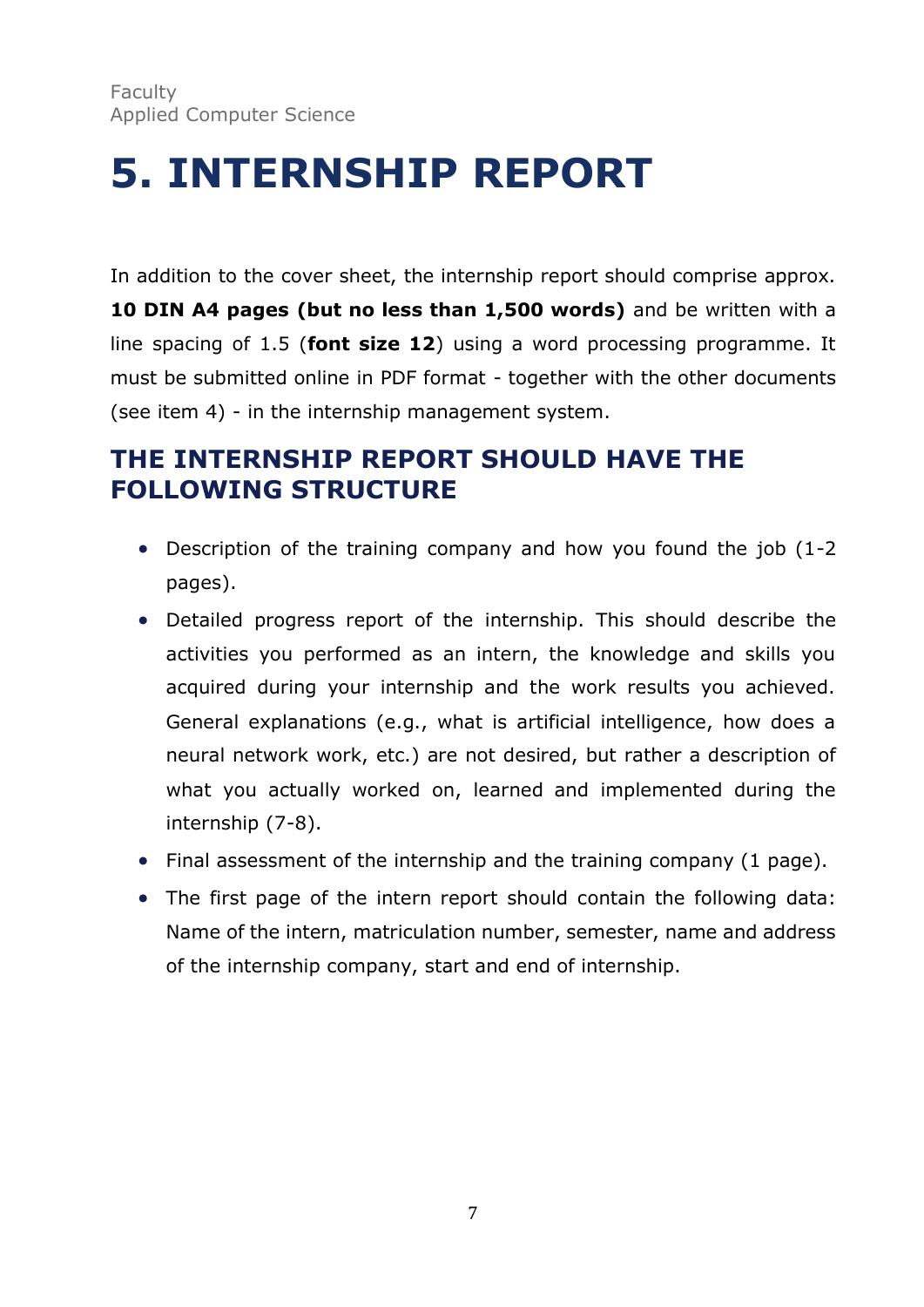### **6. MISCELLANEOUS**

#### **CONTACT DETAILS OF THE INTERNSHIP COORDINATOR**

| NAME:      | Prof. Dr. Patrick Glauner                  |
|------------|--------------------------------------------|
| E-MAIL:    | patrick.glauner@th-deg.de                  |
| TELEPHONE: | +49 991 3615 453                           |
| ADDRESS:   | Dieter-Görlitz-Platz 1<br>94469 Deggendorf |

Make an appointment by e-mail.

#### **INFORMATION**

You can complete the internship semester in full only if you have submitted proof of all achievements and documents for successfully passing the internship semester (see item 4).

Upon request, periods of vocational training and/or practical professional activity may be credited to the internship semester in exceptional cases, provided that their content and objectives correspond to the training objectives of the internship semester. For this purpose, an informal application must be submitted to the coordinator for the internship semester by e-mail. This must be accompanied by all documents that describe the nature, scope and completion of the vocational training/professional activity without any gaps.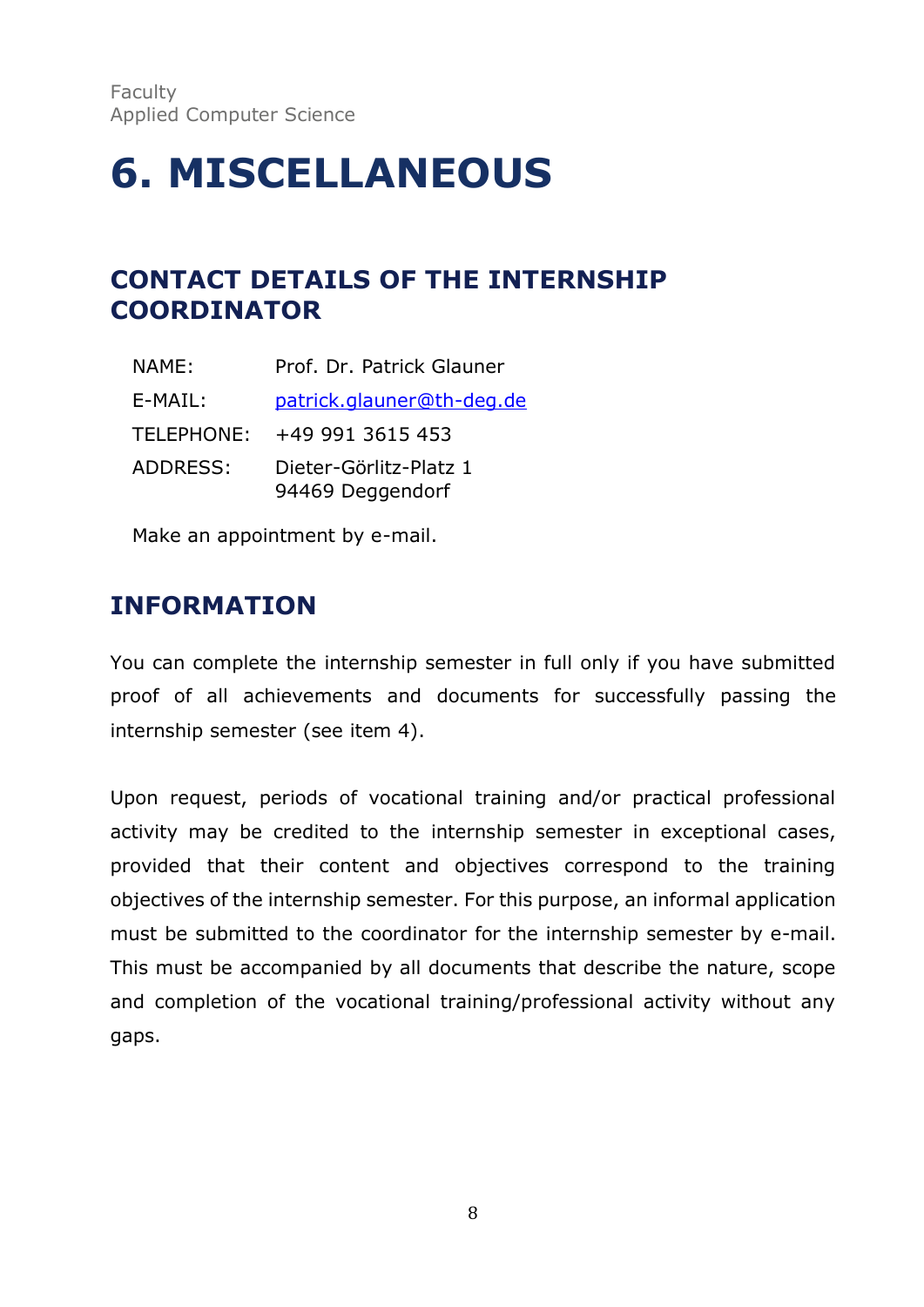Faculty Applied Computer Science



### **FIELDS OF ACTIVITY AND INTERNSHIP CONTENT**

**FOR THE INTERNSHIP SEMESTER OF THE BACHELOR'S PROGRAMME IN ARTIFICIAL INTELLIGENCE**

**MINIMUM INTERNSHIP DURATION** 18 weeks **TIMING** 5th semester

### **1. PRACTICAL TRAINING**

#### **TRAINING OBJECTIVE**

Contemporary conception, consulting, design and optimisation of artificial intelligence (AI) solutions in practice using modern tools.

#### **FIELDS OF ACTIVITY AND INTERNSHIP CONTENT**

If possible, the intern should work in **at least two of the following fields of activity**:

• Development, maintenance, adaptation and implementation of software or hardware-based AI solutions.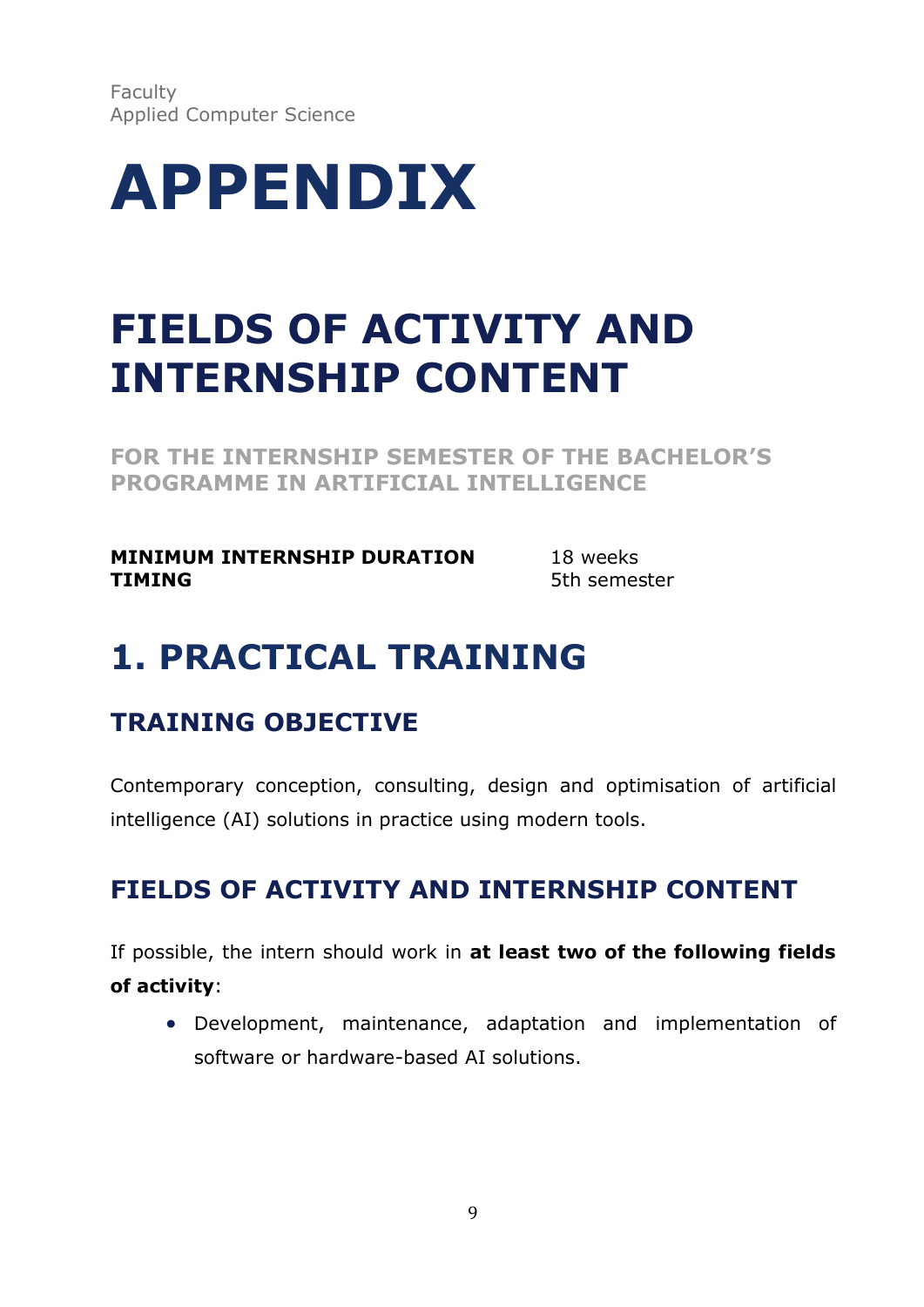#### Faculty Applied Computer Science

- Selection, use and customisation of methods, procedures and systems to solve commercial problems using AI.
- Preparations for using AI in companies or in corresponding departments, as well as the analysis of user needs, consultation with users, and designing and implementation of user trainings.
- Planning, preparation and implementation of changes that will result from using AI in the existing processes of a company.
- Analysis of the actual state in a functional area of a company, recording of technical and content-related software requirements for AI, development of requirement profiles and testing and selection of suitable AI solutions and standard software on the market.
- Conducting market surveys and detailed investigations of individual products, designing and programming of individual AI solutions tailored to the specific needs of the user.
- Distribution of hardware and software AI products, supporting and advising customers and users on suitable system configurations and their planning, implementation and use.
- Advising users in the event of technical difficulties or application problems.
- Writing technical documentation or scientific articles.